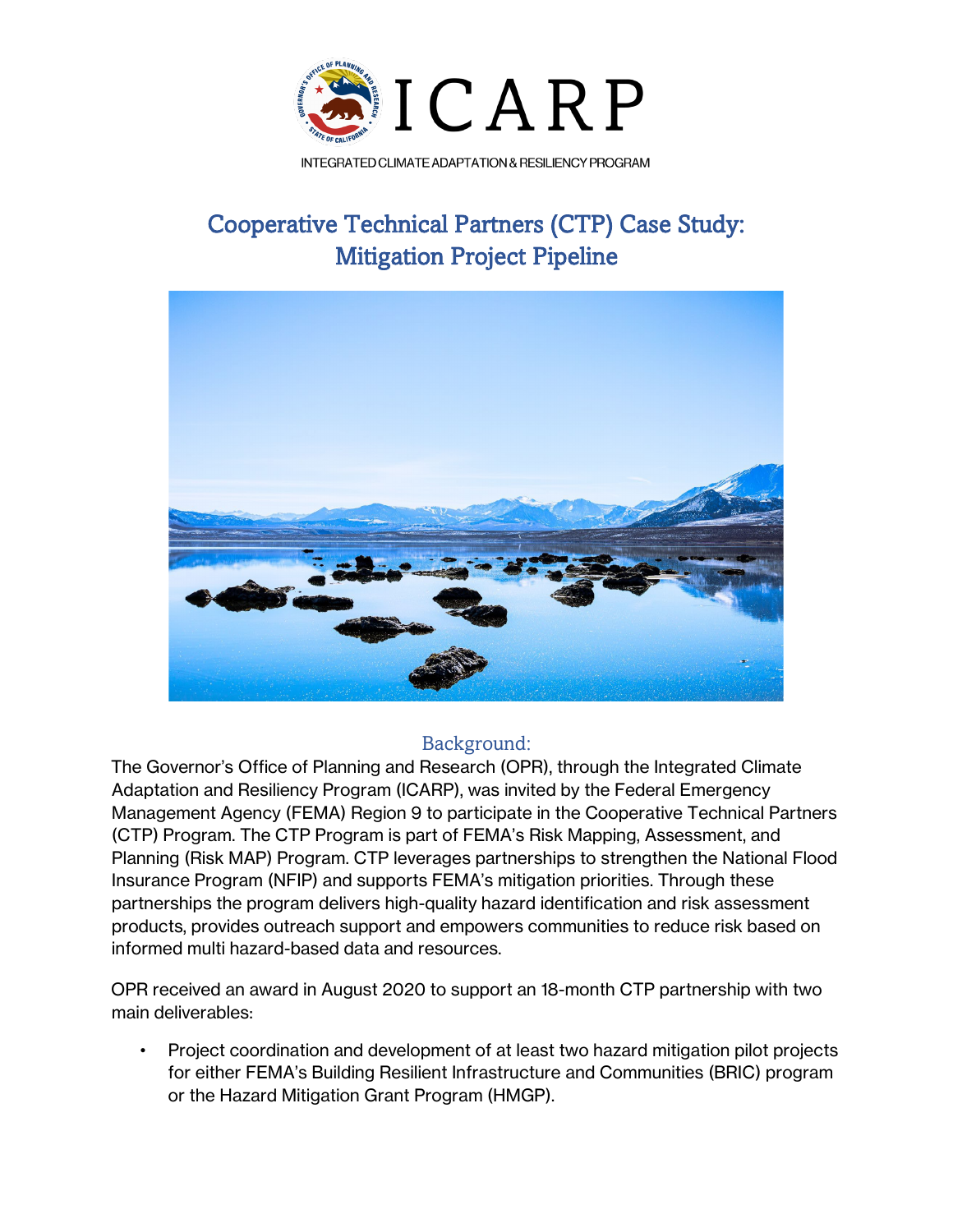• A six-month feasibility study exploring the development and ongoing maintenance of a public-facing, easy to navigate local government hazard mitigation database as a feature on California's Adaptation Clearinghouse. \*This study provided useful insights regarding stakeholders' need and support for a database, the cost required for development and maintenance, and potential challenges with maintaining a database. ICARP concluded that it is not best suited to proceed with further scoping and development at this time.

This case study offers best practices for navigating FEMA HMA funding and lessons learned regarding common challenges sub-applicants may face when identifying and scoping eligible project types.

# Lead Agency and Partnerships:

OPR leads the CTP grant, through ICARP, in partnership with FEMA Region 9, FEMA Regional Support - STARR II, California Office of Emergency Services (CalOES), and The Nature Conservancy (TNC). OPR provides coordination support to identify state partners that are eligible for HMA funding to ensure projects align and drive on the administration's climate resilience priorities. CalOES provides technical assistance on HMA project eligibility, scoping, and general grant administrative support. FEMA Region 9 provides technical assistance, project coordination support, and HMA research needs. TNC, through the California chapter is a co-recipient of FEMA CTP funding. TNC's CTP award focuses on nature-based solutions and streamlining FEMA's Benefit-Cost-Analysis (BCA) toolkit. TNC provides technical assistance and expertise on incorporating nature-based solutions into mitigation projects and BCA assistance.

This group of CTP partners provide technical and subject matter expertise on hazard mitigation to state and local partners interested in pursuing FEMA HMA funding. The group meets bi-weekly to identify and discuss opportunities to align climate resilience priorities to support a project pipeline of California-supported mitigation projects.

# OPR CTP Partnership Significance

California's most vulnerable communities experience heightened risk to climate change and limited resources to cope with, adapt to, and recover from climate-related disasters. Communities across the state are at risk of a variety of climate driven natural disasters including extreme heat, wildfires, flooding, drought, increasing seismic activity, and sea-level rise. FEMA defines hazard mitigation as any sustained action taken to reduce or eliminate long-term risk to people and property from natural hazards and its effects. Once states, tribes, and local governments identify potential natural disasters a community will face and have conducted vulnerability assessments, hazard mitigation plans help develop a long term strategy to building resilience. While these hazards are increasing in frequency and severity, the cost to rebuild and recover is simultaneously increasing. Climate change continues to worsen the impact these hazards have on low-income and front-line communities.

To build climate resilience, all communities need to be equipped with the necessary resources to plan and prepare for future climate risks. FEMA has invested historic funding into pre-disaster planning and mitigation activities over the past few years. This is an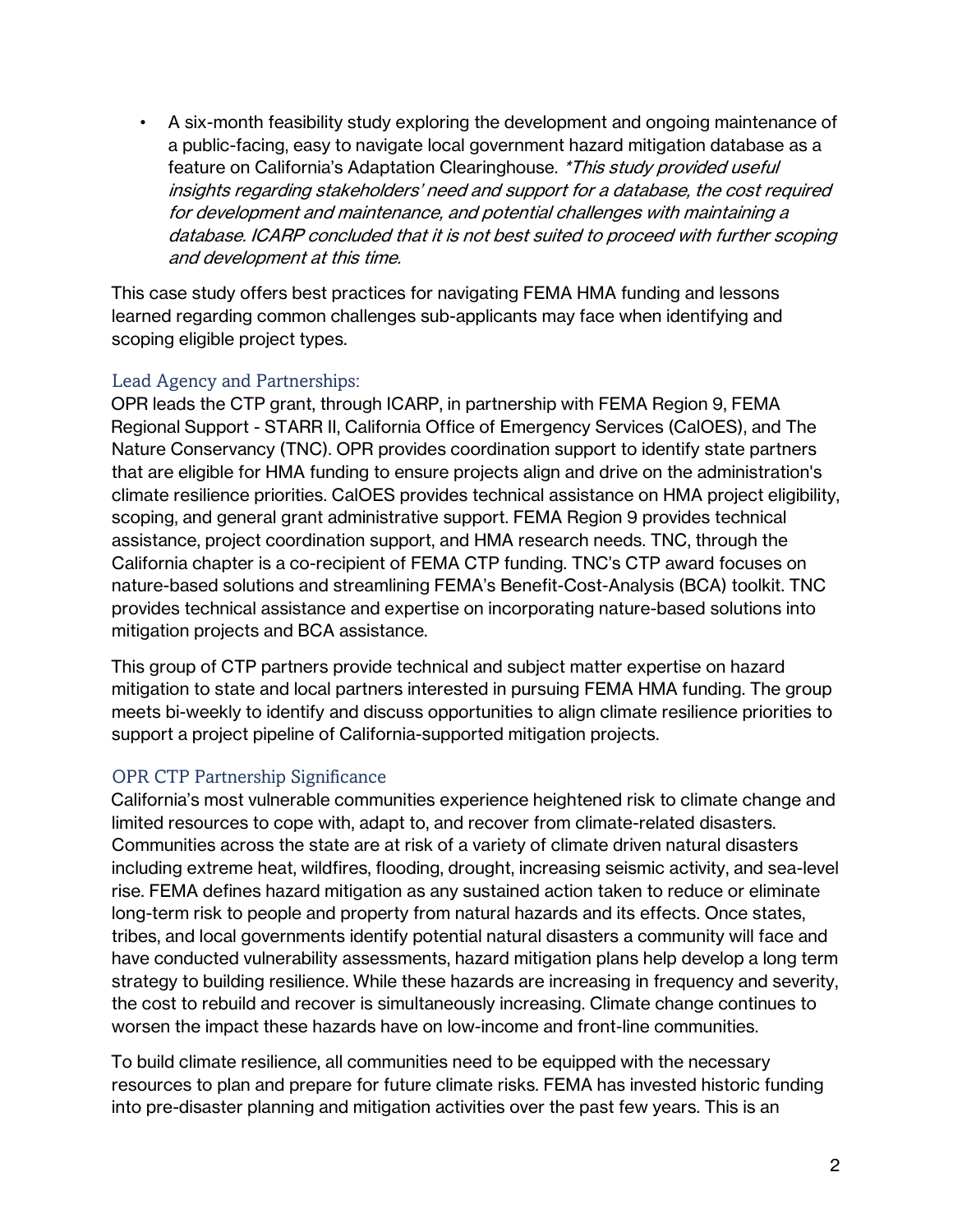important step to building community resilience, as most of FEMA's HMA funding is tied to disaster response and recovery efforts. The Stafford Act gives the President of the United States authority to declare a national emergency in response to a natural disaster. Once a national emergency is declared, the President can access funding and disaster relief assistance set aside by Congress. The Stafford Act authorizes two types of declarations: emergency declarations, and major disaster declarations. Under both declarations, the Governor of the affected state or Tribal Chief Executive of the affected Tribe must submit the request to the President within 30 days of the incident. The Stafford Act authorizes funding for three types of federal aid: Individual Assistance, Public Assistance, and the Hazard Mitigation Grant Program (HMGP). HMGP funding is allocated using a "sliding scale" formula based on the percentage of funds spent on Public and Individual Assistance. Currently, CalOES oversees a hazard mitigation portfolio of approximately \$1B, an exceptionally large sum of funding - a result of the total cost of recent federally declared disasters. This increased funding, coupled with the accelerating impacts of climate change, has compelled ICARP to think strategically about aligning state and regional climate resilience priorities with federal hazard mitigation funding opportunities. This CTP grant begins to explore opportunities for alignment across shared climate priorities.

# Engagement Process

FEMA's HMA funding programs prioritize projects that reduce community vulnerability to disasters and their effects, promote community safety and resilience, and support long term community capacity in the wake of future disasters. Given ICARP's charge to align and support state and local adaptation efforts that advance climate equity and support integrated climate strategies, this CTP partnership prioritized hazard mitigation projects that include social equity and environmental co-benefits, both of which are critical to long term resilience in California. Through CTP, OPR and FEMA partner to guide non-traditional, "hard-to-reach" projects through HMA eligibility, specifically focusing on projects that incorporate nature-based solutions. FEMA identified an initial list of hard-to-reach project types that include healthy soils, urban greening, and seismic safety for multi-family homes. These project types, including several others, are considered new mitigation strategies that might be difficult to evaluate using FEMA-approved methodologies.

OPR, in partnership with CalOES, brought in potential new state partners to explore hazard mitigation funding opportunities. OPR is committed to expanding the network of state and local partners who are eligible for HMA funding. To date, OPR has collaborated with several state agencies, including the California Department of Food and Agriculture (CDFA), Department of Transportation (Caltrans), Sierra Nevada Conservancy (SNC), California Department of Forestry and Fire Protection (CalFire), and the Ocean Protection Council (OPC).

Through this CTP grant, OPR supports state agencies address the following challenges:

**1. Administrative**: Currently the network of state agencies and local governments who know and understand HMA grant programs is limited. Capacity building and public outreach is critical to build a pipeline of innovative, California-supported hazard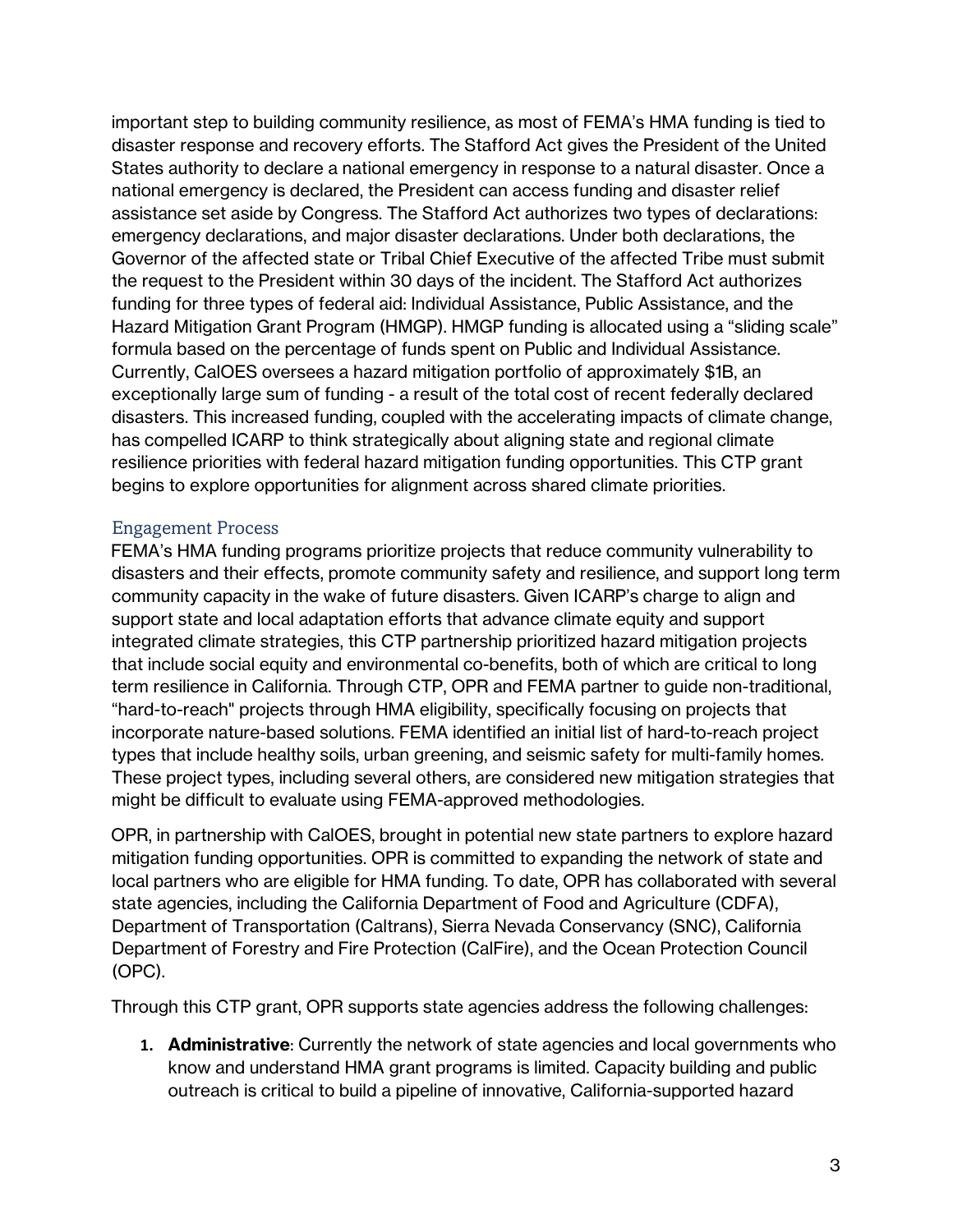mitigation projects that can leverage federal funding. OPR, through CTP, provides coordination support to help expand the network of state and local partners who can potentially support eligible funding activities.

**2. Technical Feasibility:** Interested sub-applicants encounter technical challenges when identifying eligible activities, such as meeting FEMA's Benefit-Cost Analysis (BCA) and Environmental and Historic Preservation (EHP) requirements. Furthermore, FEMA's Duplication of Programs (DOP) clause is a barrier when projects interface with federal land or mitigation activities falls outside of FEMA's authority. OPR, through CTP, woks with state agencies to provide coordination support to overcome technical challenges. OPR will develop case studies illuminating these challenges and lessons-learned for future applicants interested in pursuing FEMA funding.

# Funding Sources

OPR coordinated with state and local partners to identify and prioritize projects for the following FEMA programs.

**Building Resilient Infrastructure and Communities (BRIC):** In order to align this CTP grant's performance period with an open FEMA HMA funding stream, OPR prioritized projects for FEMA's BRIC program. BRIC is FEMA's newest pre-disaster funding program, replacing FEMA's pre-disaster mitigation (PDM) grant program. The BRIC Program began in FY20, following the Disaster Recovery Reform Act of 2018, which authorizes the President to set aside 6% of the total funding awarded under the Stafford Act for every major disaster declaration through the Disaster Relief Fund (DRF). This program supports states, local communities, tribes and territories build mitigation capacity, develop innovative mitigation solutions, establish public-private partnerships, and provide funding for largescale infrastructure projects with an emphasis on nature-based solutions. In FY21, BRIC was appropriated \$1B, with sub-applicants eligible for up to \$50M in federal cost share requests in the national competition funding pot.

**Hazard Mitigation Grant Program (HMGP):** In August 2021, in response to the COVID-19 pandemic and accelerating climate change crisis, President Biden authorized a major disaster declaration for all states, tribes, and territories. This declaration authorized HMGP funding to be released. Every eligible FEMA applicant is eligible for up to 4% of the total disaster costs to invest in mitigation planning and risk reduction projects. HMGP is competitive, statewide program where eligible projects must be technically feasible and cost-effective. HMGP funding does not have to be used for the incident or hazard type for which it was allocated. This specific disaster declaration is not restricted to pandemicrelated mitigation activities. California received over \$400M in HMGP funding – an unprecedented amount of hazard mitigation funding. Given the scale of this funding allotment, OPR began to target eligible projects for HMGP.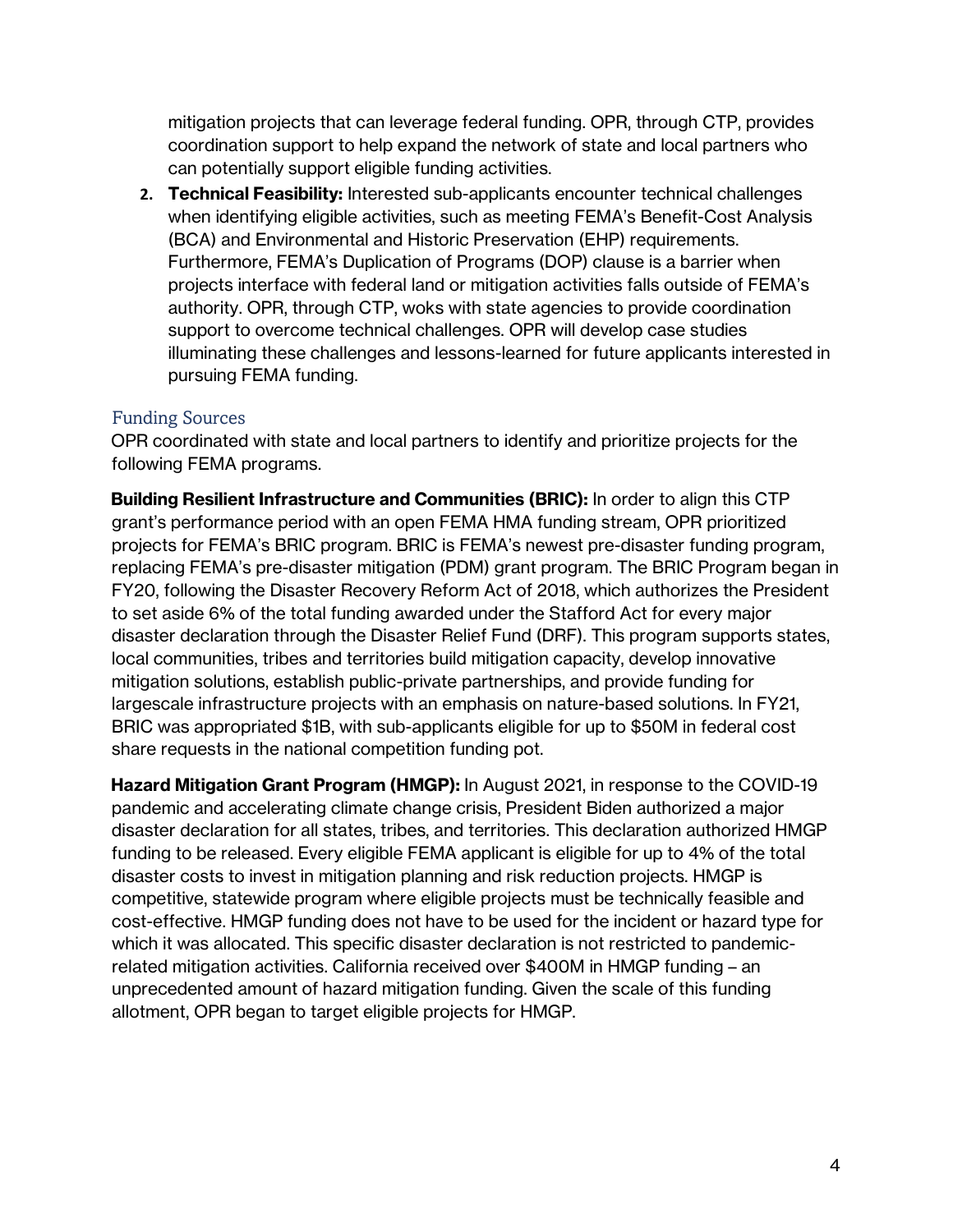• **Advanced Assistance (AA):** There are five different types of HMGP projects. AA is a project type for complex problems where data and studies are needed to develop a mitigation solution. This type of project is used to support studies to develop mitigation strategies/alternatives. AA sub-applications should result in a complete HMGP application. For CA, the AAs should complete 60% design and review of the California Environmental Quality Act (CEQA). OPR and CalOES prioritized AA projects for state agencies that have project ideas that need to be fleshed out more.

Below is a snapshot of a few state partners OPR engaged with through this CTP grant. While not every partner OPR worked with is pursuing FEMA HMA funding at this time, these discussions provided key insight and information that supports future mitigation project development and helped expand the network of state agencies eligible for hazard mitigation funding.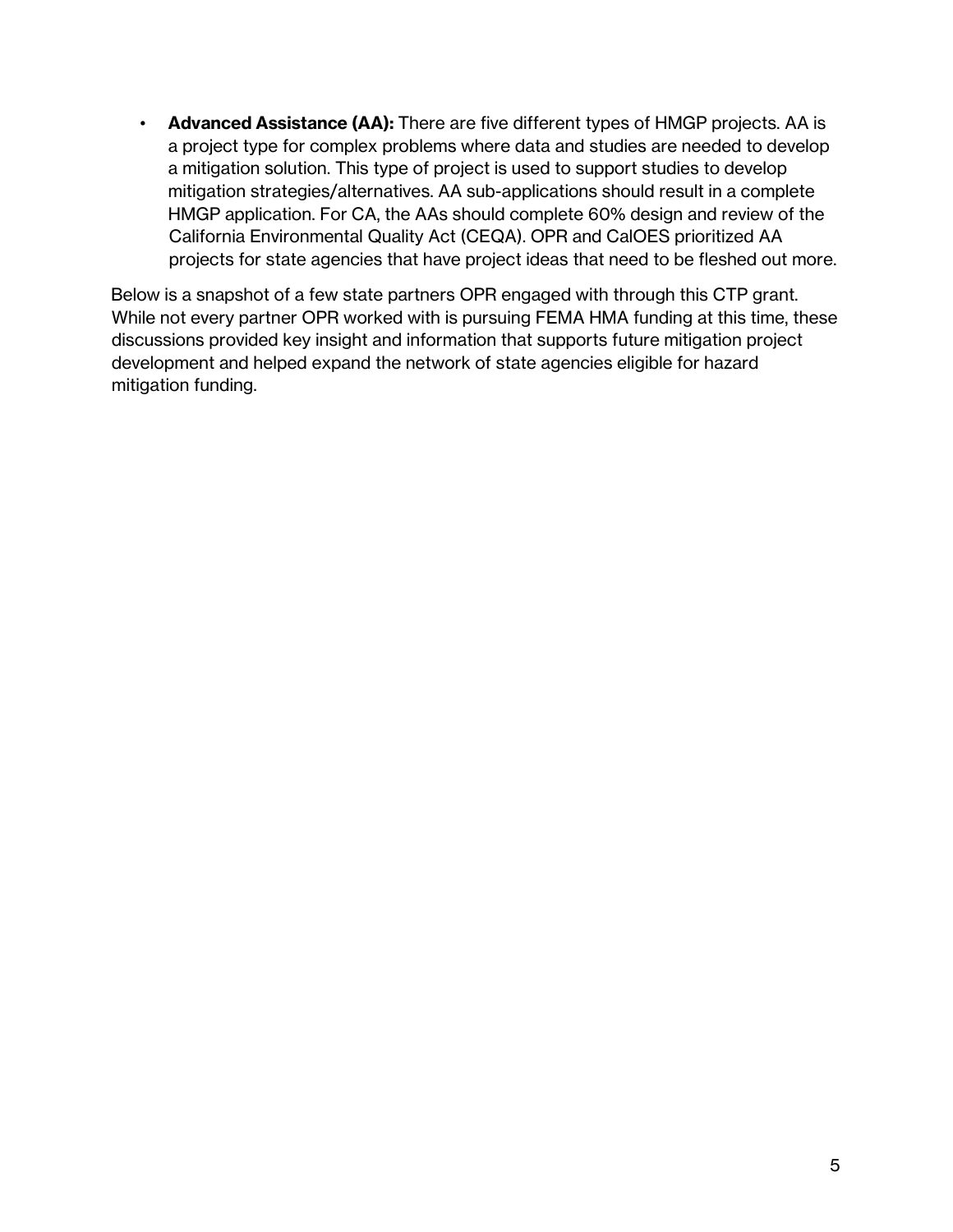# Snapshot of OPR-CTP State partners and project proposals

# California Department of Food and Agriculture

#### Project Proposal

OPR approached CDFA to discuss opportunities to support healthy soil practices through FEMA's BRIC program. CDFA is new to the FEMA HMA space, so OPR in partnership with CalOES began to brainstorm potential project ideas. Given the limited available data to quantify mitigation benefits, CDFA proposed the following project:

CDFA seeks advanced assistance funding to compile the reference values, citable sources, and example calculations needed for FEMA's Benefit-Cost Analysis of various climate smart agricultural practices. Such assessment lies beyond the capabilities of most local governments and farmers, who are likely to be the main applicants for such support.

# Hazards Addressed and Benefits

The Manual will be for California specific and defined geographical areas in which practices are useful and their costs justified to mitigation particular hazards. In that sense, the Manual also embodies a high-level, long-term plan for statewide agricultural hazard mitigation. Overall, this project will promote climate resilient agriculture to begin to be recognized alongside built infrastructure.

#### Partnerships N/A

Funding Source and Estimated Project Cost HMGP COVID-19 DR, Advanced Assistance Total Activity Cost: \$440,000.00 Federal Request: \$330,000.00 Non-Federal Cost Share: \$110,000.00

# Drivers and Unmet Needs



Agricultural related practices are not eligible for HMA funding because of FEMA's Duplication of Programs (DOP) clause that states HMA funding cannot be used, where another federal agency has primary authority. CDFA's HSP Program is funded by the United States Department of Agricultural (USDA).

# **Replicability**

CDFA is new to the FEMA HMA funding space and can offer lessons-learned to other state partners when navigating FEMA funding.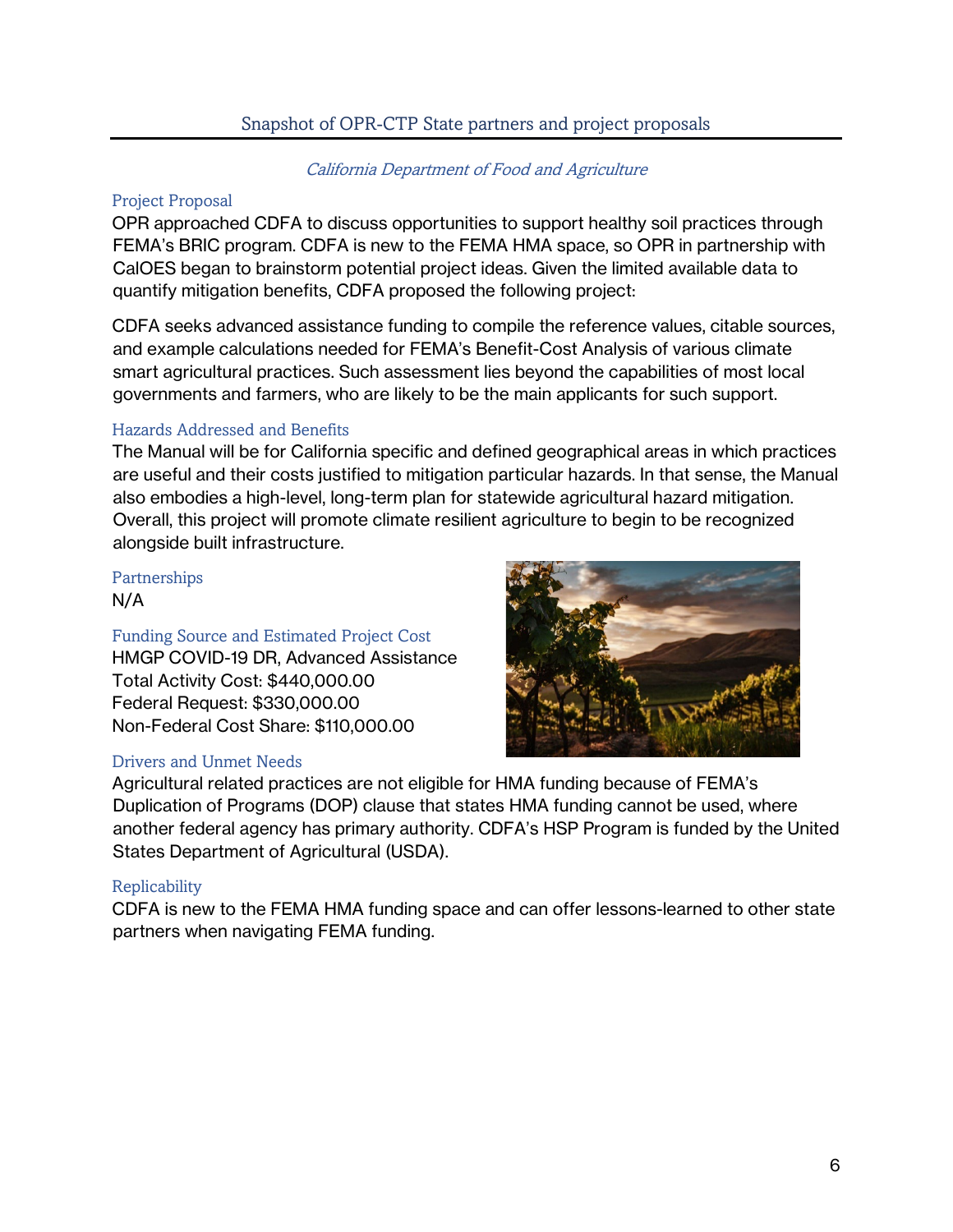#### Sierra Nevada Conservancy

#### Project Proposal

OPR approached SNC to discuss opportunities to support wildfire mitigation activities for FEMA's HMGP. While SNC was not able to identify any shovel-ready projects, it began hosting monthly convenings with local partners in the Sierra Nevada Region to build awareness and capacity of FEMA HMA eligibility and application requirements. These conversations resulted in the following project:

SNC is partnering with a tribal/land trust to support a beaver dam analog project to prevent post-fire debris flows.

#### Hazards Addressed and Benefits

Through this project, at least 225 beaver dam analogs (BDAs) and log erosion barriers (LEBs) will be constructed to capture the 5year pulse of sediment and debris expected from nearby areas that have recently burned. This network of BDAs and LEBs will protect resources from future flood flows and sedimentation by capturing debris, reconnecting floodplains and disbursing stream power. LEBs are designed for a 5year lifespan.

The project area is comprised of four properties protected by the Feather River Land Trust for exceptional natural and cultural values. Three of these properties are owned by the Maidu Summit Consortium, which is an association of tribes united to protect and restore ancestral Maidu lands.

#### **Partnerships**

Feather River Land Trust (FRLT) in partnership with the Maidu Summit Consortium (MSC) and Swiftwater Design (through a contract)

# Funding Source and Estimated Project Cost

HMGP COVID-19 DR Total Activity Cost: \$260,000 Federal Request: \$200,000.25 Non-Federal Cost Share: \$66,666.75

#### Drivers and Unmet Needs



Challenging to identify a project location that does not cross into federal jurisdiction. Projects on federal forest land trigger FEMA's Duplication of Programs (DOP). Authority lies with the United States Department of Agriculture Forest Service (USDA FS).

#### Replicability

SNC is supporting a cohort of resource conservation districts (RCD) and local governments in the Sierra Nevada navigate FEMA funding. SNC's project offers lessons for local and state level efforts to support innovative wildfire mitigation projects and the benefits of peerto-peer learning to share best practices when applying to federal programs.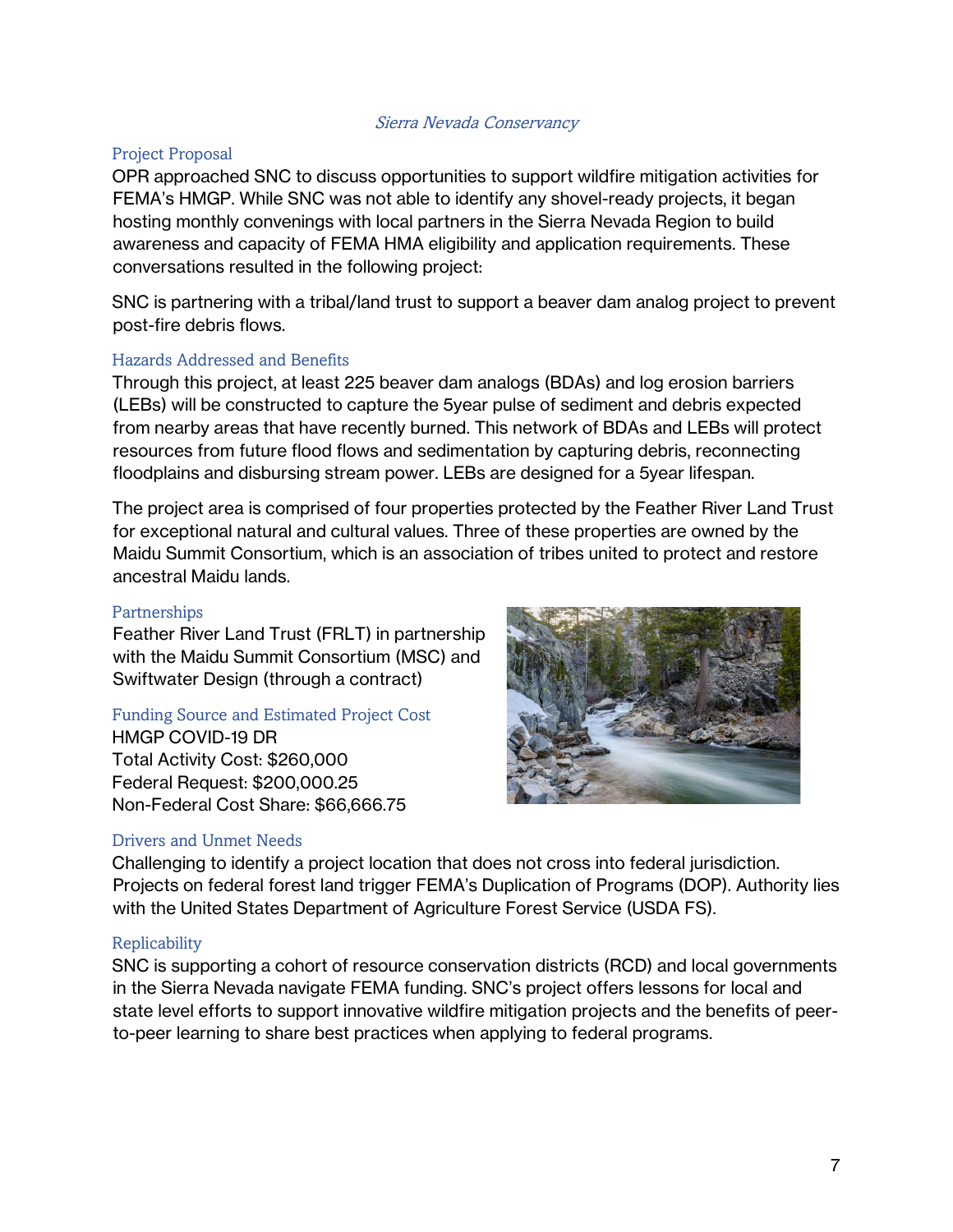#### CAL FIRE

#### Project Proposal

OPR approached CalFire to discuss opportunities to support wildfire mitigation projects for FEMA's BRIC program. Following several conversations between OPR and CalOES, CalFire sent out a solicitation for hazard mitigation projects to its regional and local partners. CalFire proposed the following fuels reduction project for BRIC:

CalFire's Northern Region and Nevada Yuba Placer Unit is interested in supporting a fuels reduction project in the City of Auburn that runs north and east along a break between the North Fork of the American River and I-80 Highway.

#### Hazards Addressed and Benefits

This large project that spans over 5,000 acres of vulnerable infrastructure in wildfire-prone land. The project objective is to protect a critical travel corridor for the community in a fast growing, dense wildlife-urban interface (WUI) with a history of large wildfires.

#### Partnerships

CalFire Northern Region and Nevada Yuba Placer Unit

Funding Source and Estimated Project Cost

BRIC Total Activity Cost: N/A: Federal Request: N/A Non-Federal Share: N/A



#### Drivers and Unmet Needs

This project involves private property and federal land. Projects on federal forest land trigger FEMA's Duplication of Programs (DOP). Authority lies with the United States Department of Agriculture Forest Service (USDA FS).

#### Replicability

While this fuels reduction project is no longer moving forward with FEMA funding at this time, this project offered key insight on challenges wildfire mitigation projects face. These findings helped inform OPR's DOP case study.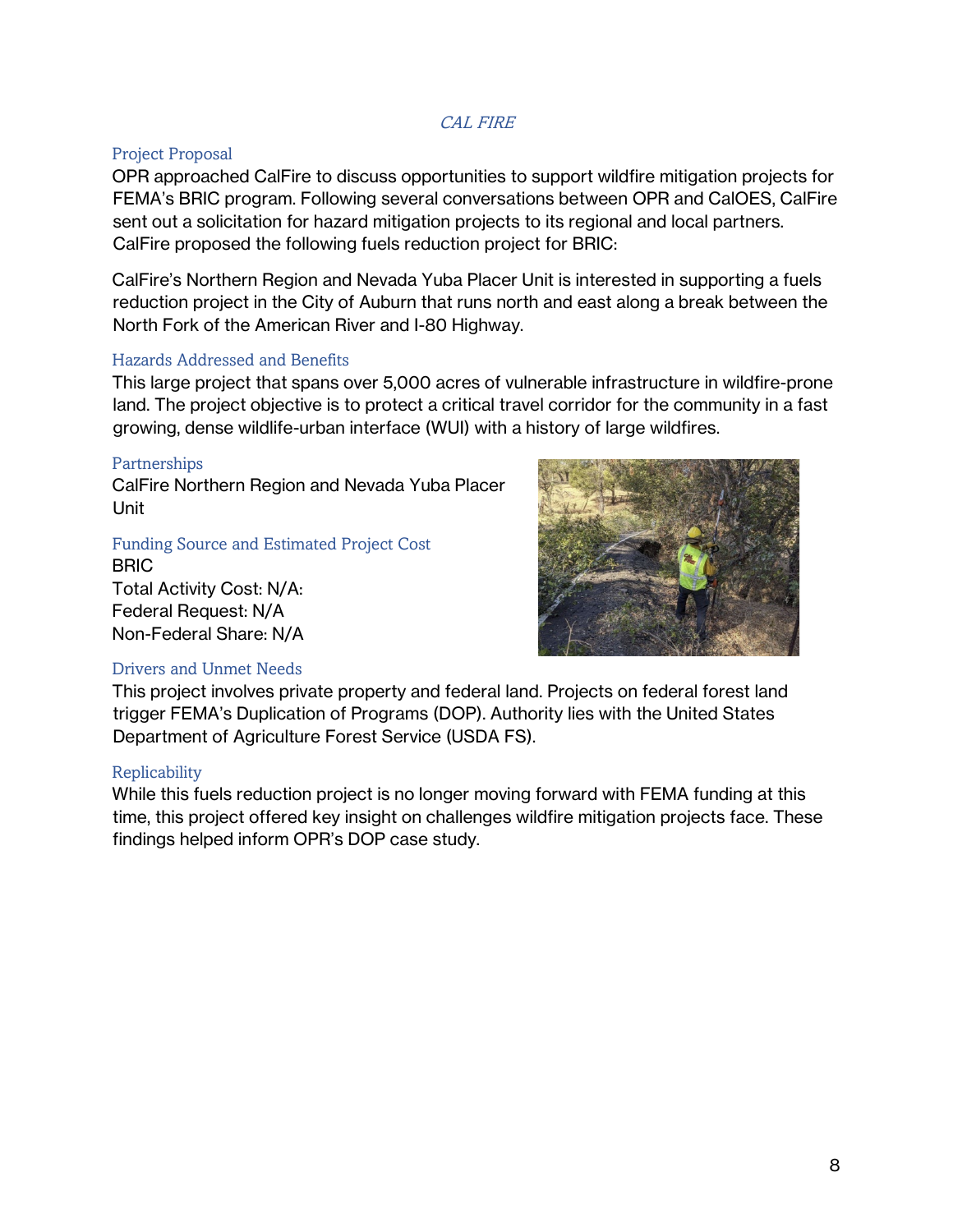#### Ocean Protection Council

#### Project Proposal

OPR approached OPC to discuss opportunities to support Prop 68 grantees interested in implementation funding through FEMA's BRIC program. OPC connected OPR to three interested Prop 68 grantees. Two out of the three grantees had FEMA eligible projects:

City of Imperial Beach: This project will retrofit a 1.2 segment of the San Diego Bayshore Bikeway to provide multiple benefits to the disadvantaged communities of Imperial Beach including sea-level rise, enhanced coastal access, and ecosystem resilience. This project will incorporate a living levee, coastal access trail enhancements, habitat enhancements, and a stormwater treatment wetland.

Bolinas Wye Wetlands Resiliency Project: This project will restore hydrologic, geomorphic, and ecologic processes by redirecting sections of the Lewis Gulch Creek at the bisection of three roads (State Route 1, Olema-Bolinas Rd., and the Crossover Rd.)

#### Hazards Addressed and Benefits

City of Imperial Beach: Project offers sea-level rise adaptation, flood protection, and ecosystem resilience that will benefit disadvantaged communities.

Bolinas Wye Wetlands Resiliency Project: Will provide sea-level rise adaptation in a high flood zone and restoration for approximately 1,100 acres of a tidal estuary known for its unique biodiversity. Caltrans District 4 provided a preliminary list of nine conceptual projects that are not shovel-ready and would need to leverage local agency partnerships.

#### Partnerships

California Natural Resources Agency (CNRA), Ocean Protection Council (OPC), State Coastal Conservancy (SCC)

Prop 68 grantees: City of Imperial Beach and Marin County Parks

# Funding Source and Estimated Project Cost BRIC

Total Activity Cost: N/A: Federal Request: N/A Non-Federal Share: N/A

#### Drivers and Unmet Needs

Prop 68 planning grantees are still in the early stages of project planning and design.

#### Replicability

OPC's Prop 68 grant program demonstrates the critical need to connect planning grant programs with implementation funding. OPR will reconnect with OPC Prop 68 grantees later in 2022 to see if the timing is right to begin thinking about implementation funding opportunities.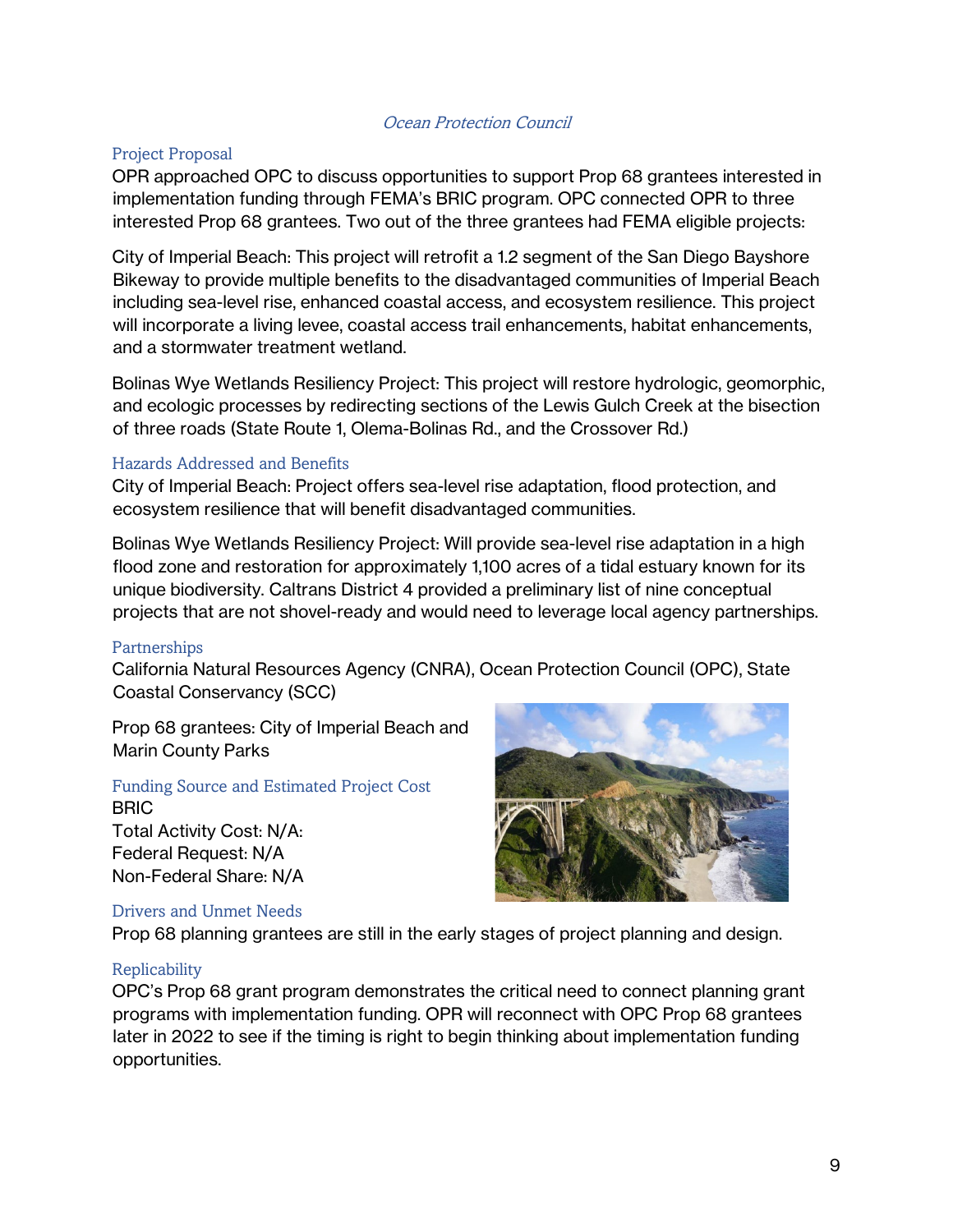#### **Caltrans**

#### Project Proposal

OPR approached Caltrans HQ to discuss opportunities to support transportation related mitigation projects for FEMA's BRIC program.

Caltrans District 4 provided a preliminary list of nine conceptual projects that are not shovel-ready and would need to leverage partnerships with local agencies.

Hazards Addressed and Benefits N/A

#### Partnerships

Caltrans Headquarters, California Natural Resources Agency (CNRA), Caltrans District 4

# Funding Source and Estimated Project Cost

**BRIC** Total Activity Cost: N/A: Federal Request: N/A Non-Federal Share: N/A

#### Drivers and Unmet Needs

Challenging to use state transportation funding to fund sea -level rise adaptation work on Caltrans right of way.



#### Replicability

Caltrans HQ and CalOES are continuing to work together to identify opportunities at the district level to fund sea-level rise adaptation projects that offer transportation benefits. Insight from these conversations will help support the development of a future mitigation project for BRIC or HMGP funding.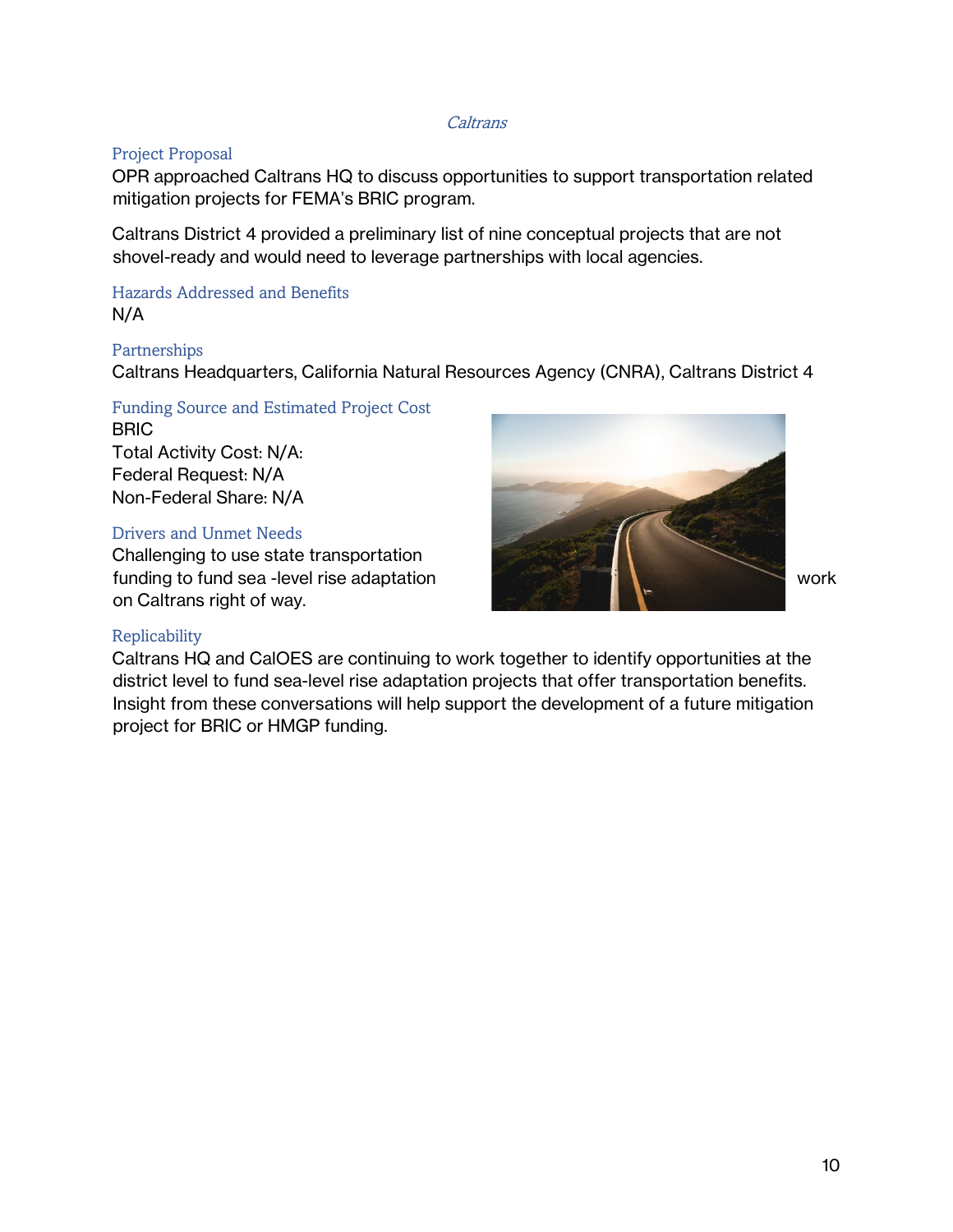# CTP Project Pipeline Challenges

While working with state and local partners to identify hazard mitigation projects, these conversations illuminated the following challenges with accessing FEMA funding.

**Limited Capacity & Administrative Barriers:** Many under-resourced communities lack the technical expertise, leadership, partnerships, or resources to track and apply to competitive federal funding opportunities. Community leaders and emergency managers have taken on multiple roles during the COVID-19 pandemic, further limiting staff capacity to build resilience in the face of ongoing and future climate-related disasters. These communities will benefit from leveraging partnerships with state and regional agencies who can provide enhanced technical assistance and local match funding to support application development costs and project scoping needs.

Many state and local partners have expressed challenges with federal grant administration requirements, including complicated reporting requirements and lengthy award timelines. For example, FEMA HMA sub-applicants that are selected for further review may not be awarded funding until 24 to 36 months after submitting their application to CalOES. This prolonged timeline is a barrier to disadvantaged communities, as they are unable to begin any work on the project until FEMA approval is received.

**Funding – Local Cost Share Limitations:** FEMA's HMA programs require a cost share of up to 75% federal and 25% non-federal. This funding requirement is challenging for small and under-resourced communities to match. While FEMA does offer a cost share of up to 90% federal and 10% non-federal for "economically disadvantaged rural communities," it is difficult to identify communities in California that are eligible for this increased cost share. FEMA defines an economically disadvantaged rural community, as a community of 3,000 or fewer individuals identified by the applicant that is economically disadvantaged, with residents having an average per capita annual income not exceeding 80% of the national per capita income, based on best available data. This definition is limiting in a California context, as there are many disadvantaged communities with populations larger than 3,000.

FEMA offers reimbursement for pre-award administrative costs. Sub-applicants that are selected to receive BRIC or HMGP funding are eligible to be reimbursed for direct costs associated with application development; eligible activities include developing the Benefit-Cost Analysis (BCA) and gathering data for the National Environmental Quality Act (NEPA). This is a potential roadblock for disadvantaged communities that face financial and capacity limitations to provide up-front costs associated with application development. Often, the communities that are most successful in accessing FEMA funding are those that can hire experienced grant writers to support the application development process.

**Benefit-Cost Analysis (BCA):** FEMA's Benefit-Cost Analysis (BCA) is a required component of all HMA sub-applications. The BCA is used to calculate the future risk reduction benefits of a hazard mitigation project and compares those benefits to its costs. The future costs or losses can include direct damages (structural & contents damages), displacement costs, loss of function, emergency management costs, and deaths and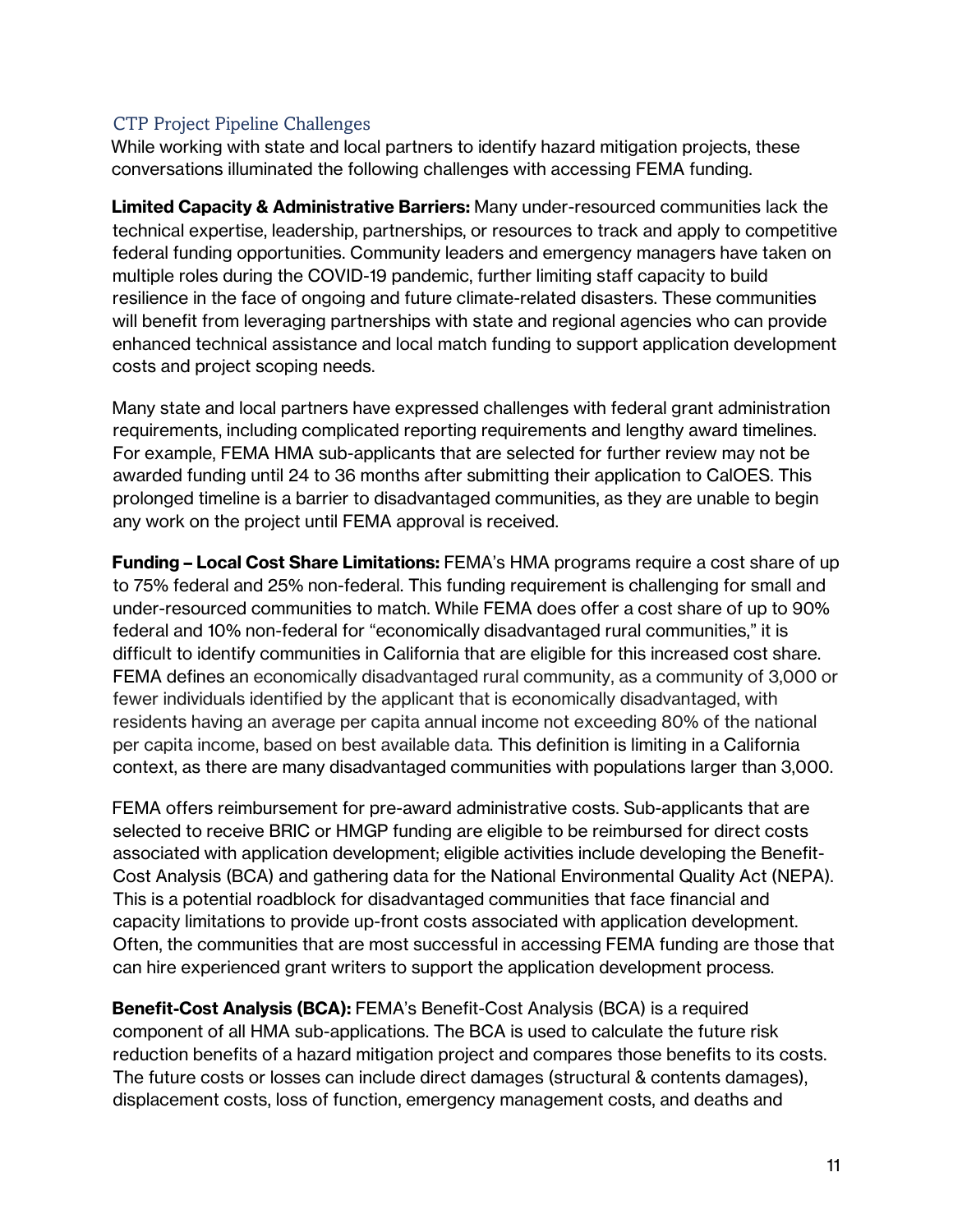injuries. A project is considered cost-effective when the Benefit-Cost Ratio (BCR) is greater than 1.0. FEMA's BCA tends to work best for projects that address flooding and/or sealevel rise, as these are considered "traditional" FEMA mitigation projects with sufficient data sources available to quantify the benefits of mitigating flood risk within the HMA space.

FEMA provides pre-calculated benefits for several eligible project types including residential hurricane wind retrofits, acquisitions, and elevations in the Special Flood Hazard Areas (SFHA), and individual tornado safe rooms. While this list doesn't cover all of FEMA's pre-calculated benefits, additional guidance is needed to address new and emerging hazards. It is challenging to demonstrate the mitigation benefits of hazards and mitigation strategies that are not traditionally funded under FEMA programs. For example, while extreme heat is a known hazard, FEMA has not provided pre-calculated benefits for this project type. Extreme heat ranks as the deadliest climate-driven hazard in California and by the end of the century, the United States will see thousands of additional heat-related deaths (National Academies of Sciences). While there is substantial data and research available to demonstrate how mitigating heat-related events can offer benefits to vulnerable populations, infrastructure, and the natural environment, the data isn't widespread to meet FEMA's BCA requirements. This data gap makes it difficult for nontraditional mitigation projects, like extreme heat to receive HMA funding without additional consultation from FEMA.

**Duplication of Programs (DOP):** FEMA's Duplication of Programs (DOP) clause can be a roadblock for hazard mitigation projects that aim to address multi-hazards. Under this clause, FEMA cannot provide financial assistance for activities that fall under the authority of another Federal agency or program because HMA funds are not intended to be used as a substitute for other available Federal program authorities. However, DOP can be a barrier for wildfire mitigation projects that are adjacent to or require coordination with activities on federal land. Because wildfires do not recognize jurisdictional borders, additional flexibility is needed to support collaborative federal and state mitigation projects. For more information on this policy, see OPR's case study on DOP.

# CTP Project Pipeline Opportunities

While working with state and local partners to identify hazard mitigation projects, these conversations illuminated the following opportunities to streamline access to FEMA funding.

**Peer-to-Peer Learning:** State agencies and local governments that successfully apply to FEMA HMA funding can share best practices and lessons learned with current and future subapplicants. This type of peer-to-peer learning can help prospective applicants develop future California-supported hazard mitigation projects that advance the state's climate resiliency priorities. OPR through CTP will publish case studies documenting these findings for adaptation practitioners, emergency managers, and hazard mitigation planners on the State Adaptation Clearinghouse.

The CTP team partnered with the Sierra Nevada Conservancy (SNC) to identify potential wildfire mitigation projects within the Sierra Nevada region. While SNC is eager to explore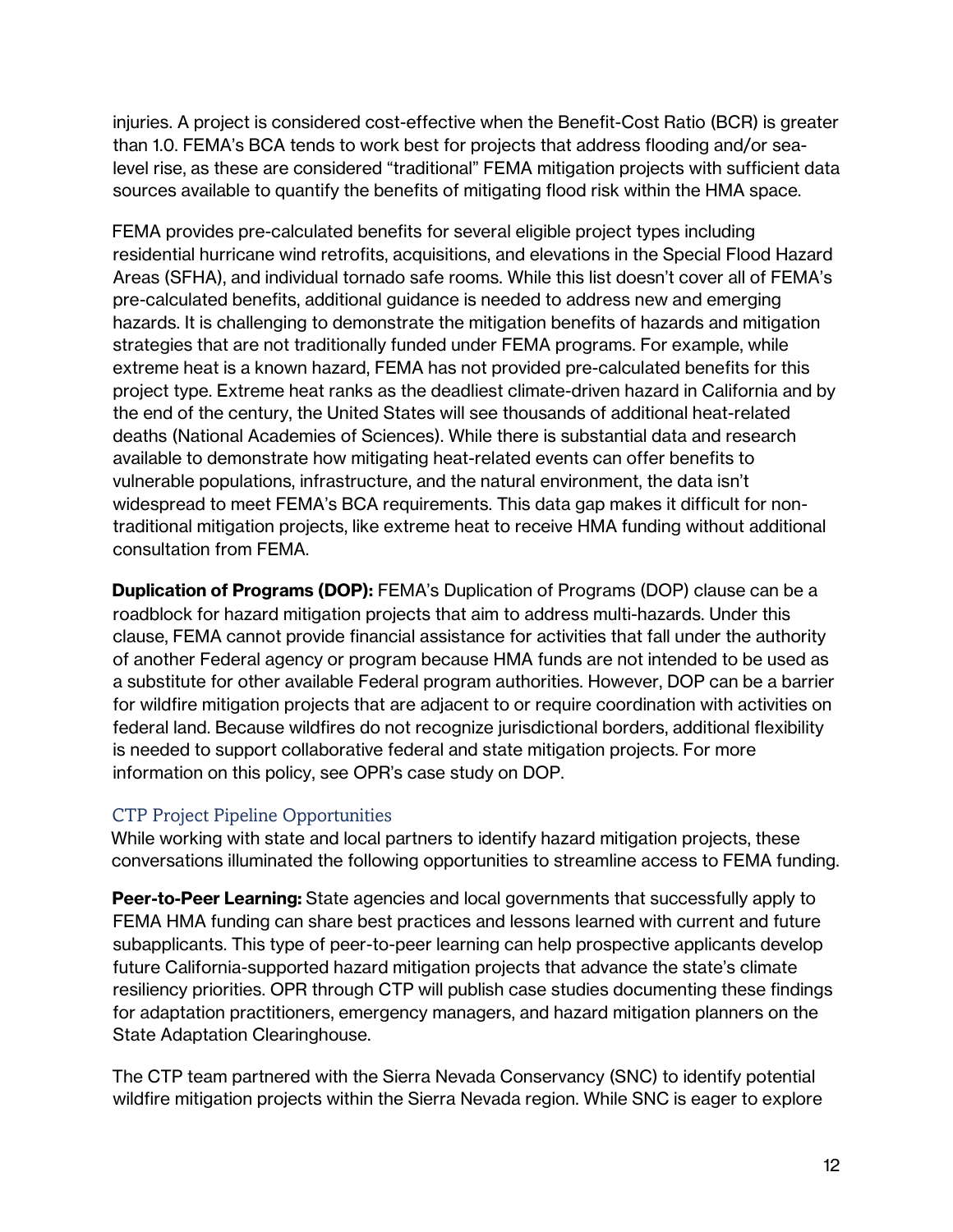FEMA funding, their regional and local partners have varying technical understanding of and expertise with FEMA HMA funding. Following conversations with CalOES, SNC hosted a region-wide monthly technical assistance call with local partners interested in exploring FEMA HMA funding opportunities. On these calls, CalOES provides technical and administrative assistance to interested sub-applicants. CalOES provided guidance on topics ranging from identifying eligible project types and local match requirements to completing a Notice of Interest (NOI) for HMA funding. This type of collaboration helps build awareness of available federal mitigation funding streams which is key to building community capacity to better plan, prepare, and mitigate potential hazards.

**Leveraging Partnerships to Advance Climate Resilience:** Building partnerships among federal, state, regional, and local governments is critical to advancing long-term climate resilience in California. Through the CTP partnership, OPR brought new state partners into the FEMA HMA space and helped provide coordination support to interested subapplicants as they navigate the application process. This CTP grant helped OPR and CalOES foster a strong working relationship. Together, they can align shared climate resilience priorities to identify potential new mitigation projects. Expanding the network of state partners who know and understand the requirements for HMA funding will ensure the development of new hazard mitigation projects that can leverage federal dollars. State support is needed for local and regional capacity to compete for grant funding opportunities at the state and national scales. Similarly, local governments lean on state and federal partners to help guide them through the process of rebuilding and applying for federal disaster aid. FEMA's BRIC program incentivizes project applicants to leverage public-private partnerships to increase capacity and investments to support overall community resilience. Project applicants who successfully partner with private sector organizations, non-profits, or educational institutions are eligible for up to 15 points under the BRIC qualitative evaluation criteria.

**Increased Coordination Across the Disaster Lifecycle:** There is a significant need to increase coordination across available federal and state funding streams to address the various stages of a disaster (mitigation, preparedness, response, and recovery). While OPR's CTP grant focuses on reducing risks pre-disaster, there are benefits of aligning these efforts with lessons learned at the response and recovery stages, which occur postdisaster. Historically, post-disaster mitigation has received significantly more funding than pre-disaster mitigation. The U.S. Government Accountability Office (GAO) found that between FY2010-18, FEMA awarded approximately 88% or \$11.3B for post-disaster grants through HMGP and PA (Congressional Research Services Report 2022). Funding for the different stages of a disaster should be aligned to build cohesive community resilience before, during, and after a disaster. Federal and state partnerships are critical to achieving climate equity, building capacity, identifying socially vulnerable communities, and building long-term resilience from future natural hazards. Through this CTP grant, OPR and CalOES strengthened their working relationship, providing an example of how closer coordination can promote opportunities for alignment on climate resilience goals and funding priorities.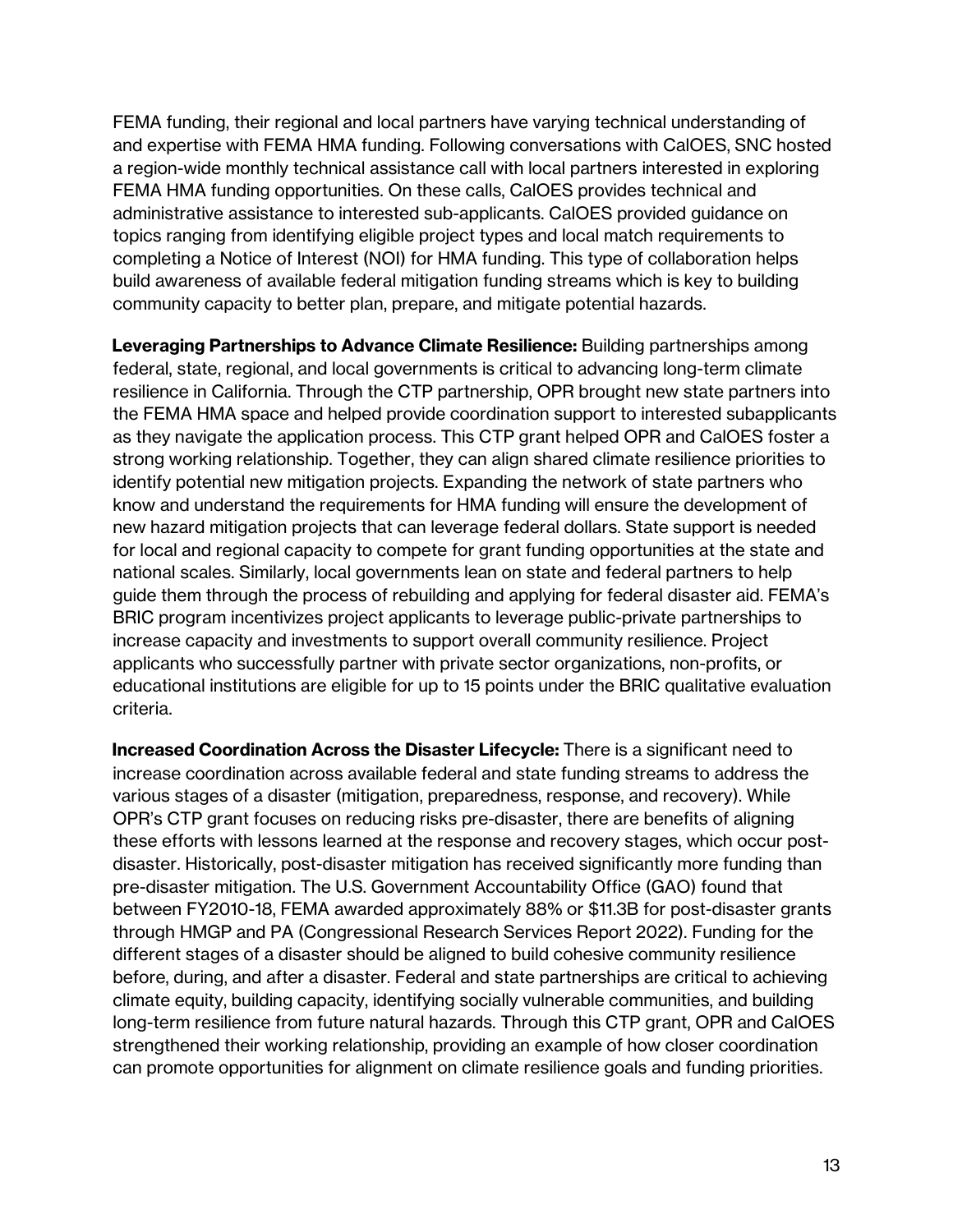**Leveraging State funding for Local Match:** The increasing severity of climate hazards has triggered the creation of new federal and state funding opportunities to support local climate mitigation and resilience projects. All FEMA HMA projects require a 25% (nonfederal) local cost share. For example, if a project's total estimated cost is \$60M, FEMA will reimburse at least 75% of the eligible costs or \$45M. The subapplicant contributes 25% of the local cost share or \$15M. The 25% local match can be a burden for many communities. Eligible local match funding includes contributions of cash, in-kind services, materials, or any combination thereof. Subapplicants that can secure their 25% local match requirement through an existing State funding program are better positioned to leverage federal implementation funding. Through a CTP FY21 grant, OPR will be exploring how to align and position state funding programs to meet HMA requirements to support future hazard mitigation projects.

OPR, through CTP developed a case study highlighting North Carolina's Resilient Coastal Communities Program (RCCP). This program provides funding to disadvantaged coastal communities to support activities ranging from project scoping to project implementation to build capacity and support long-term coastal resilience. RCCP serves as a model that could be replicated in other states to better support a pipeline of hazard mitigation projects. For more information, see OPR's case study on the NC RCCP.

#### Looking Ahead

**Scaling HMA Pipeline to State Programmatic Eligibility:** OPR, through ICARP, received a CTP FY21 award to build off work established through this pilot partnership FY20 grant. In Spring 2022, OPR will begin identifying eligible state funding programs that can potentially be realigned to incorporate FEMA HMA eligibility into existing program guidelines. OPR will prioritize at least one state funding program that focuses on building resilience to flooding or drought. ICARP received funding in the FY21 State budget to stand up two new programs: the Adaptation Planning Grant Program and Regional Resilience Planning and Implementation Grant Program. ICARP received \$25M for the Adaptation Planning Grant Program to provide funding to fill local, regional, and tribal planning needs, provide communities the resources to identify climate resilience priorities, and support the development of a project pipeline of climate-resilient infrastructure projects across the state. ICARP received \$250M for the Regional Resilience Planning and Implementation Grant Program to scale regional climate resilience solutions over multiple rounds of funding. The CTP Project Manager will work closely with the Adaptation Planning Grant Program Project Manager to assist in the development of program guidelines and to explore how this program can serve as proof of concept on how to align a state funding program with FEMA's HMA programmatic eligibility. The CTP Program Manager also anticipates partnering with the Regional Resilience Planning and Implementation Grant Program Manager to identify opportunities to support hazard mitigation projects on a regional scale. OPR will develop a case study documenting lessons learned and best practices with realigning state funding programs with FEMA HMA eligibility. This case study will be published on the Adaptation Clearinghouse in Fall 2023.